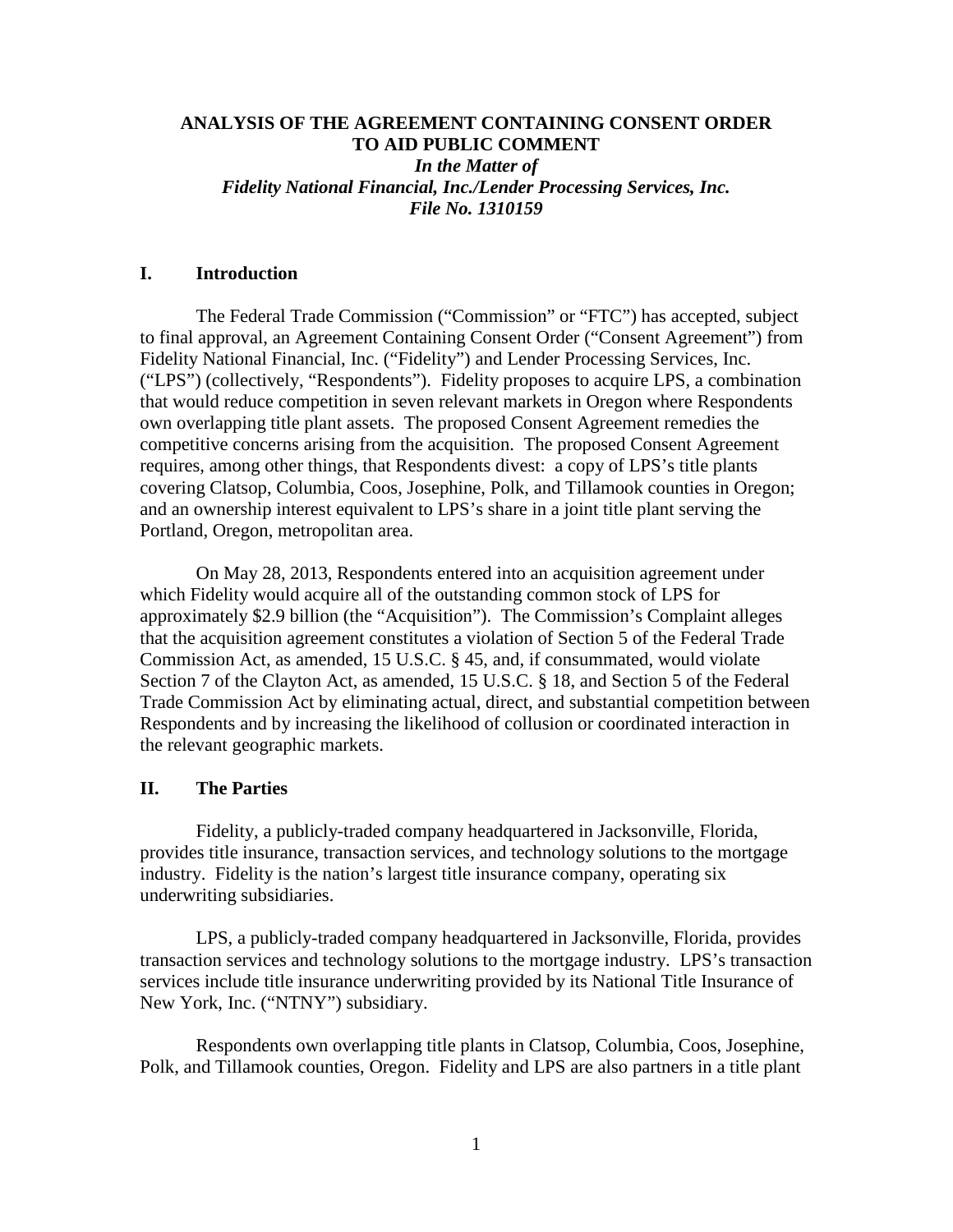serving the tri-county Portland, Oregon, metropolitan area, consisting of Clackamas, Multnomah, and Washington counties.

## **III. Title Information Services**

Lenders require assurance of title before issuing a mortgage loan, typically in the form of title insurance. Title insurance protects against the risk that a sale of real property fails to result in the transfer of clear title. Before a title insurance policy can issue, a title agent or abstractor must first conduct a title search. Title search is the due diligence process that enables title insurance underwriters to assess (and mitigate, if necessary) the risk of subsequent title challenges. The title agent or abstractor examines property-specific records to establish the chain of title and to identify any potential obstacles – such as liens or encumbrances – that might impair the transfer of title.

To facilitate the title search process, title agents and underwriters often utilize title plants. Title plants are privately-owned (either individually or jointly) databases of information detailing the title status of real property parcels. Title plants compile, normalize, and re-index county-level property records, which are often difficult to access or inefficient to search directly. Oregon law requires title insurers and title insurance producers, who are the sole users of title information services, to own an interest in a title plant in each county in which they issue policies. This law means that there are no alternatives to title plants in Oregon counties.

# **IV. The Complaint**

The Commission's Complaint alleges that the acquisition agreement between Fidelity and LPS constitutes a violation of Section 5 of the Federal Trade Commission Act, as amended, 15 U.S.C. § 45. The Complaint further alleges that consummation of the agreement may substantially lessen competition in the provision of title information services in seven relevant markets in Oregon, in violation of Section 7 of the Clayton Act, as amended, 15 U.S.C. § 18, and Section 5 of the Federal Trade Commission Act.

The Complaint alleges that a relevant product market in which to analyze the effects of the Acquisition is the provision of title information services. "Title information services" means the provision of selected information, or access to information, contained in a title plant to a customer or user.

The Complaint alleges that the relevant geographic markets are local in nature. Title information is generated, collected, and used on a county (or county-equivalent) level. Therefore, geographic markets for title information services are highly localized and consist of each of the counties or other local jurisdictions covered by the title plants at issue. The geographic areas of concern outlined in the Complaint are Clatsop, Columbia, Coos, Josephine, Polk, and Tillamook counties, Oregon; and the tri-county Portland, Oregon, metropolitan area, consisting of Clackamas, Multnomah, and Washington counties.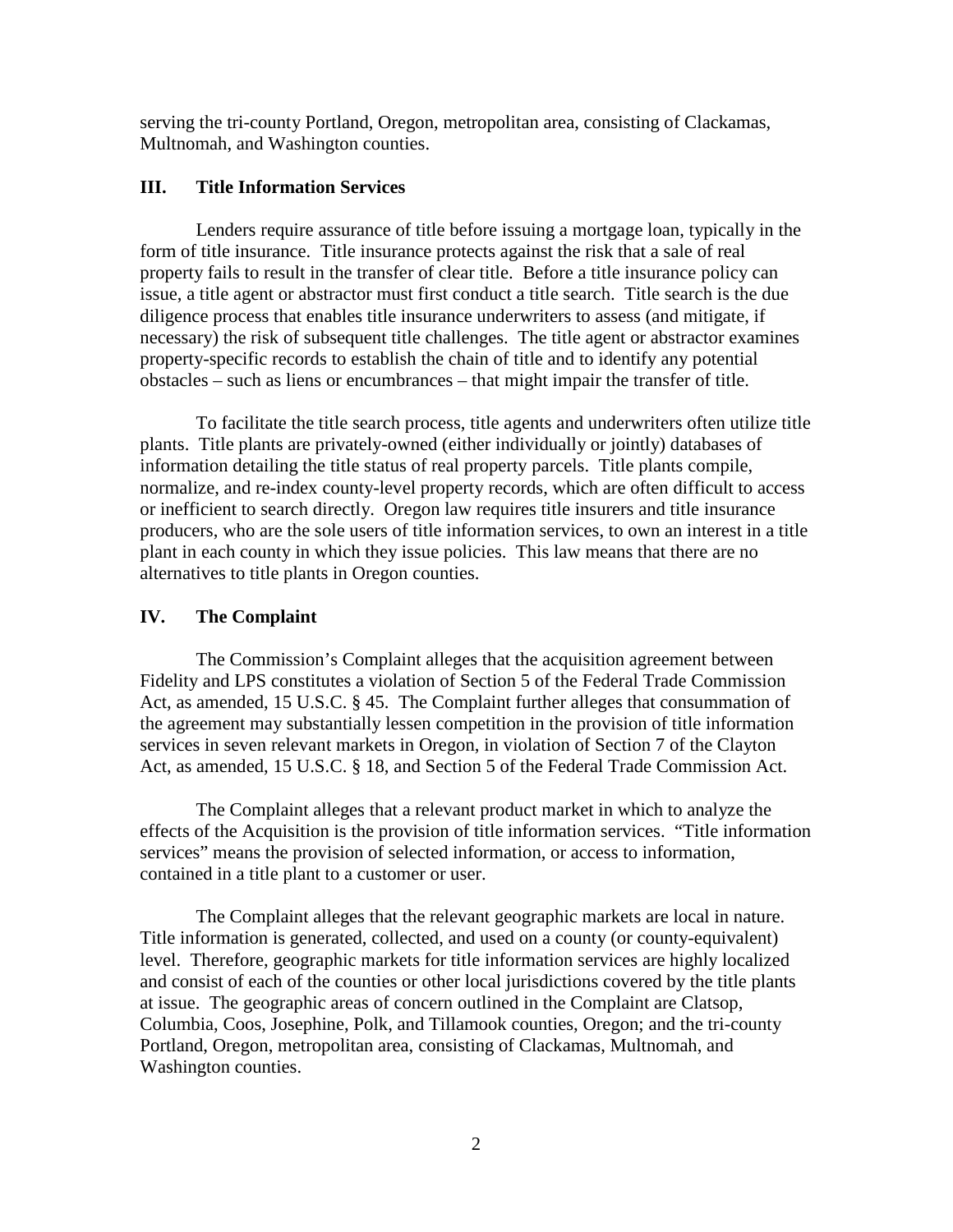The Complaint alleges, absent the proposed relief, that the Acquisition would increase the risk of coordinated anticompetitive effects in the relevant markets. In Clatsop, Columbia, Coos, and Tillamook counties, the Acquisition would reduce the number of independent title plant owners to two. In Josephine and Polk counties, the Acquisition would leave only three independent title plant owners. In each of these six counties, each title plant has a single owner that is also the title plant's sole user. In contrast, one jointly-owned title plant serves the Portland, Oregon, metropolitan area; each co-owner has full access to this title plant. The Acquisition would leave five joint owners of that joint title plant, but would reduce the number of owners necessary to expel other owners from the joint title plant.

The Complaint alleges that entry would not be timely, likely, or sufficient to deter or counteract the anticompetitive effects of the Acquisition. De novo entry would be costly and time-consuming, requiring any potential entrant to assemble a complete and accurate index of historical property records.

### **V. The Proposed Consent Agreement**

The proposed Consent Agreement will remedy the Commission's competitive concerns resulting from the Acquisition in each of the relevant markets discussed above. Pursuant to the proposed Consent Agreement, Respondents must divest a copy of LPS's title plants serving Clatsop, Columbia, Coos, Josephine, Polk, and Tillamook counties, Oregon, to a Commission-approved acquirer. Respondents must complete these divestitures within five (5) months of the closing date of the Acquisition. The required divestitures will eliminate the competitive harm that otherwise would have resulted in these counties by restoring the number of independent title plant owners within each county to the pre-acquisition level.

The proposed Consent Agreement also requires Respondents to divest an ownership interest equivalent to LPS's share in the joint title plant that serves the Portland, Oregon, metropolitan area to a Commission-approved buyer. Respondents must complete this divestiture within five (5) months of the closing date of the Acquisition. The proposed Consent Agreement requires that the divestiture purchaser's interest in the joint title plant, when combined with Fidelity's post-merger interest, must not equal or exceed 70 percent. The divestiture will ensure that no two joint owners of the plant could coordinate to expel other members of the joint title plant in this relevant market. The proposed Consent Agreement further prohibits Fidelity from exercising its voting rights, or influencing others to exercise their voting rights, to expel the divestiture buyer from the joint title plant for failure to conduct an active title business for a period of three (3) months.

 In addition to the required divestitures, the proposed Consent Agreement obligates Respondents to provide the Commission with prior written notice of title plant acquisitions in any county in Oregon in three sets of circumstances: (1) if the acquisition would result in three or fewer title plants covering the county; (2) if the acquisition would result in three or fewer owners of a joint plant; and (3) if the acquisition would result in